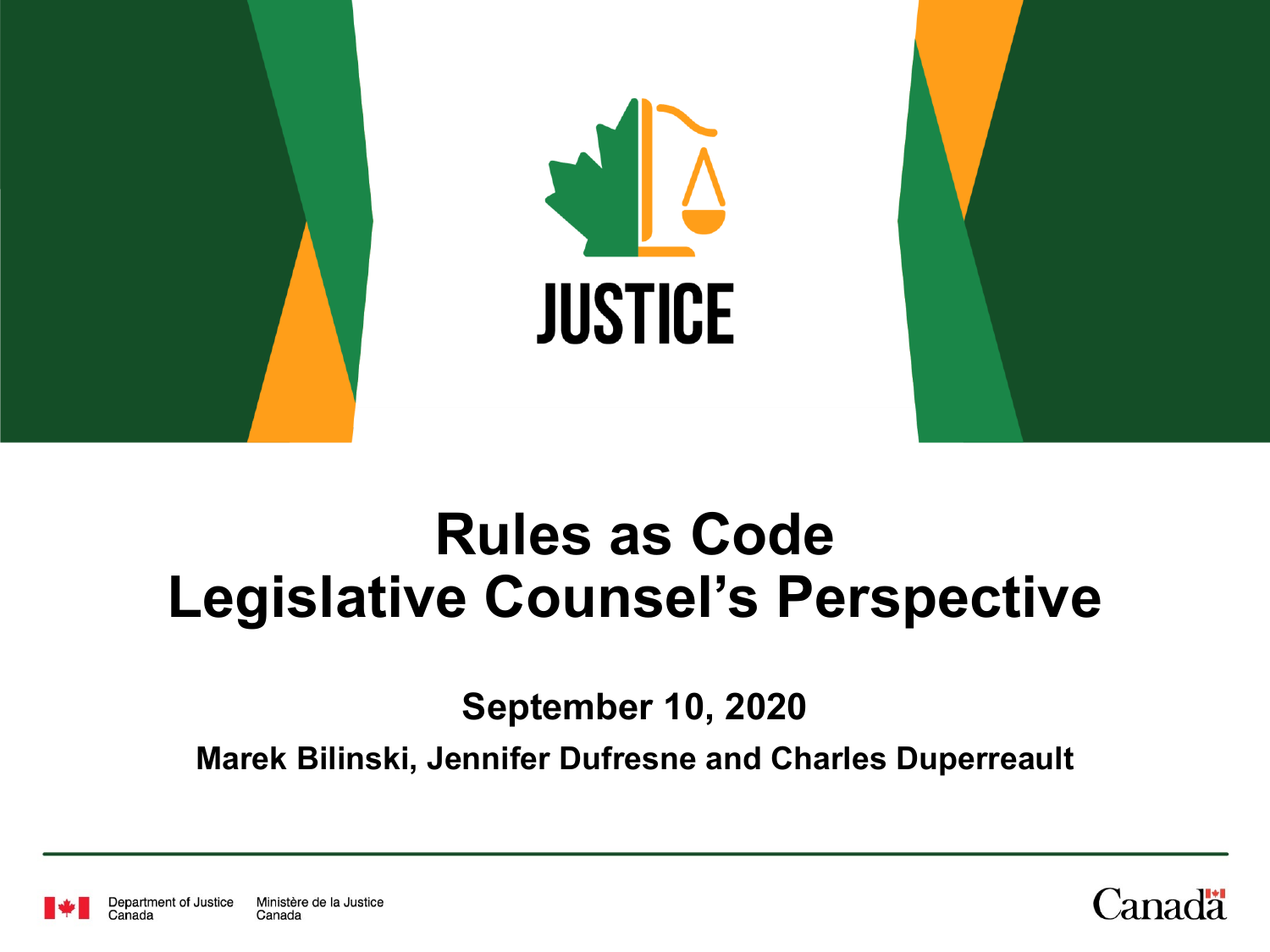



### **Outline**

- Role of Legislative Counsel in the Rules as Code Discovery Pilot Project
- Benefits of the Pilot Project
- Issues for Legislative Counsel
- Looking Ahead



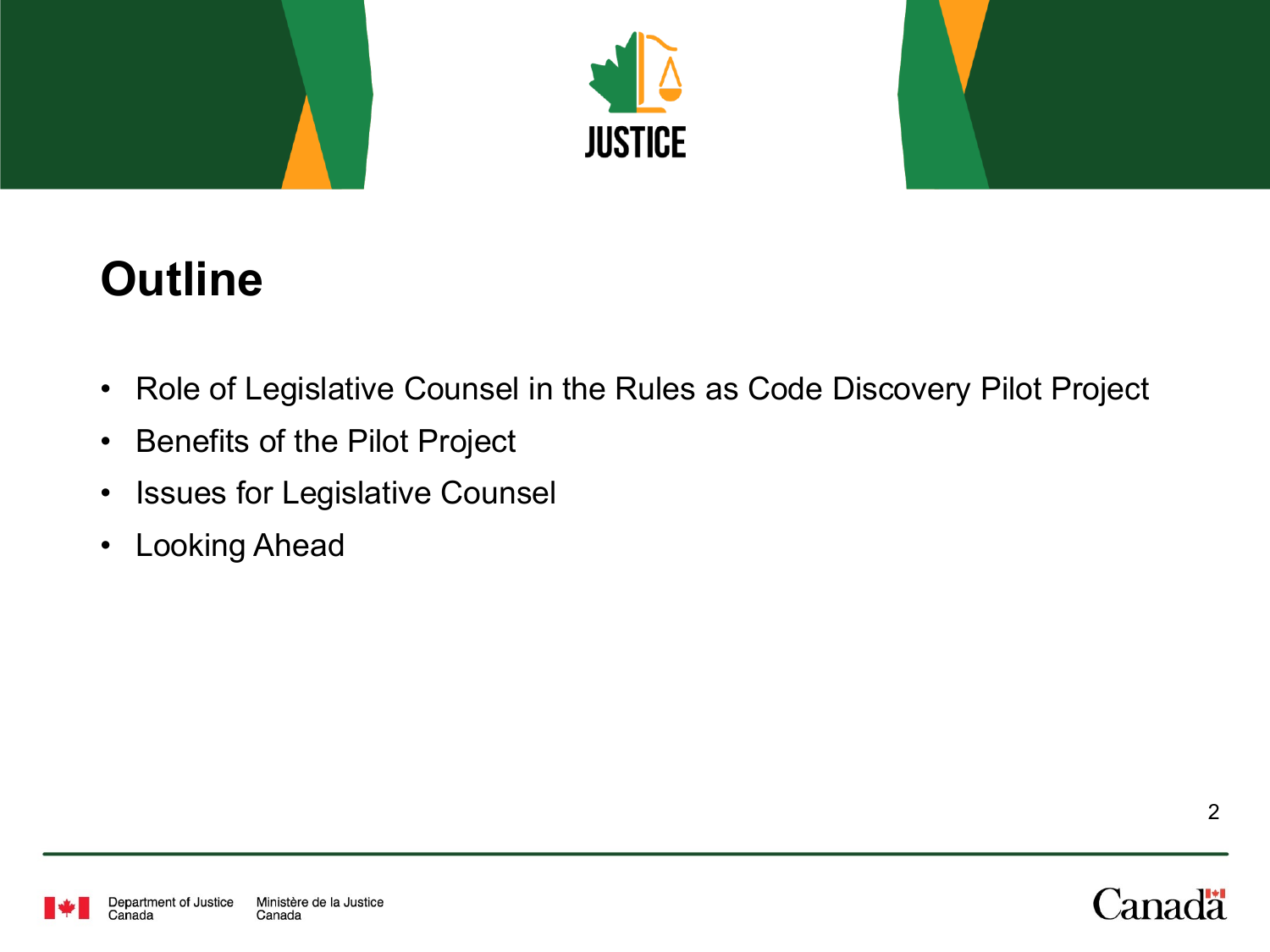



#### **Role of Legislative Counsel in the Rules as Code Discovery Pilot Project**

- There are currently no Department of Justice policies regarding rules as code at this stage
- Challenge function
- Observation of and participation in the process
- Access to the final product (user interface)



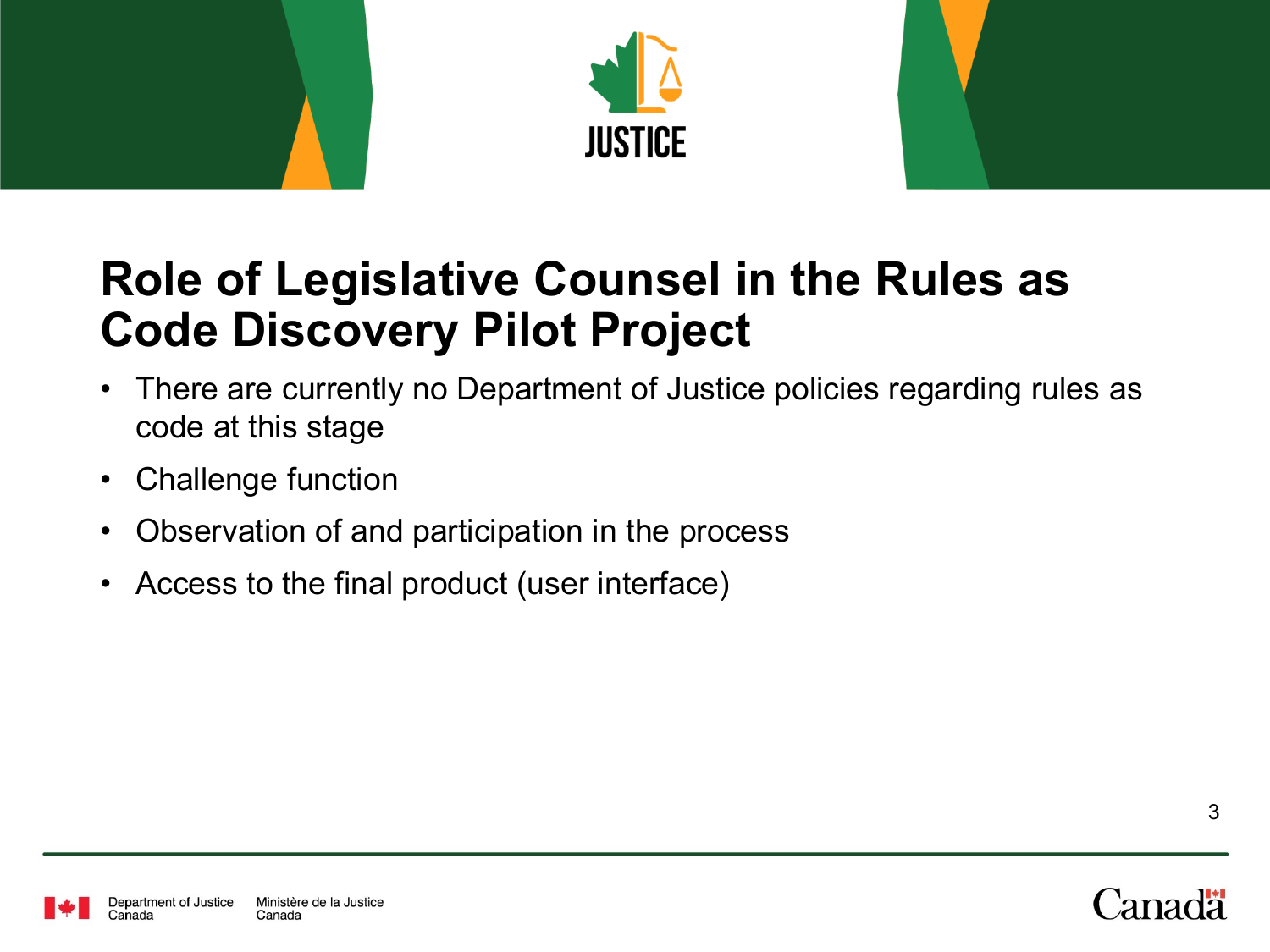



## **Benefits of the Pilot Project**

- Understand the process
- Challenge the policy and test the logic
- Coded version of the legislative text and validation of a proof of concept prototype
- Parties regulated by rules as code have improved accessibility to the rule of law

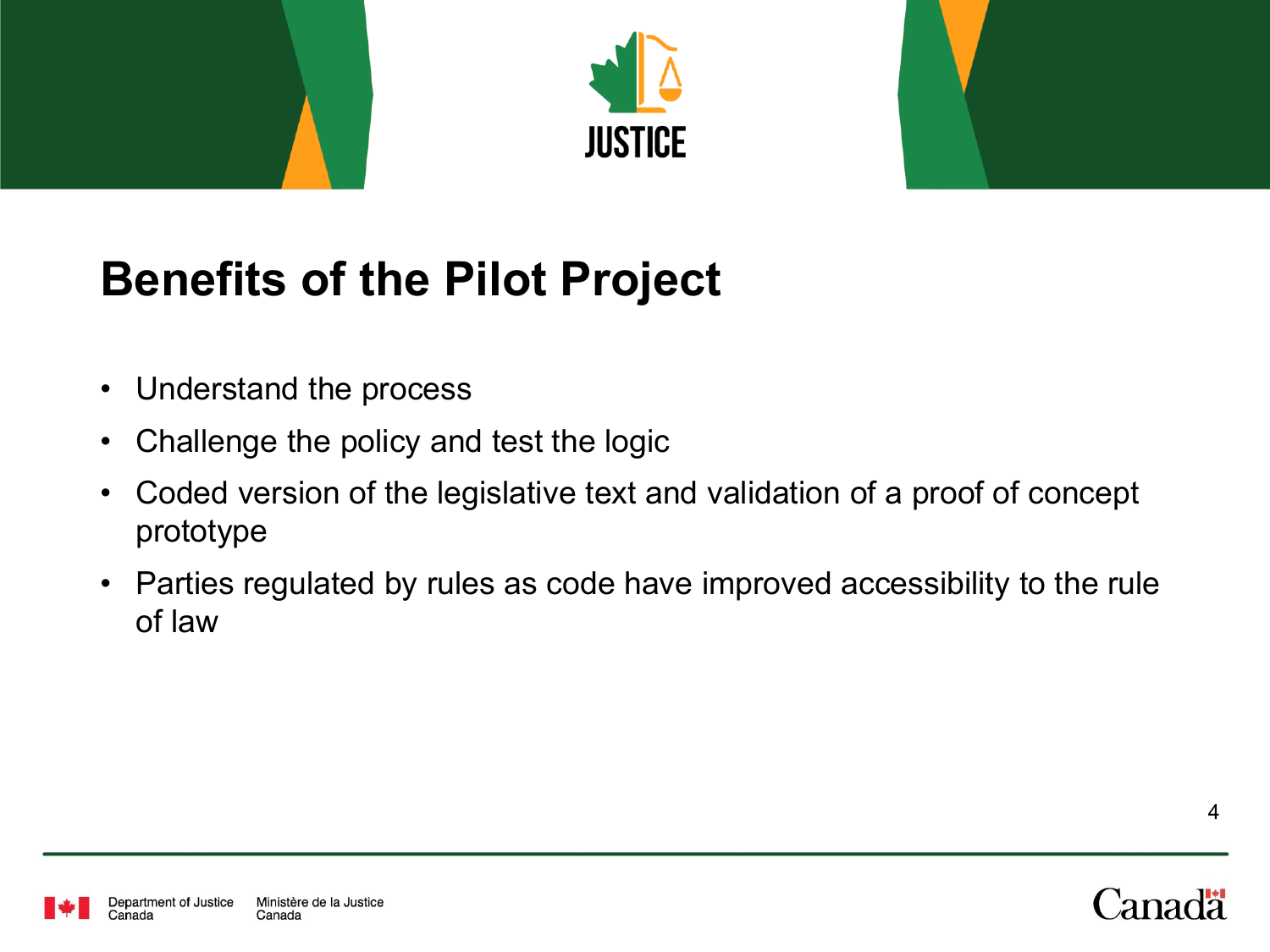



### **Issues for Legislative Counsel**

#### **During Pilot Project**

- Existing legislative text rather than drafting a new legislative text
- Minimal challenge of policy
- Coding completed by third party
- Problems accessing the user application testing environment



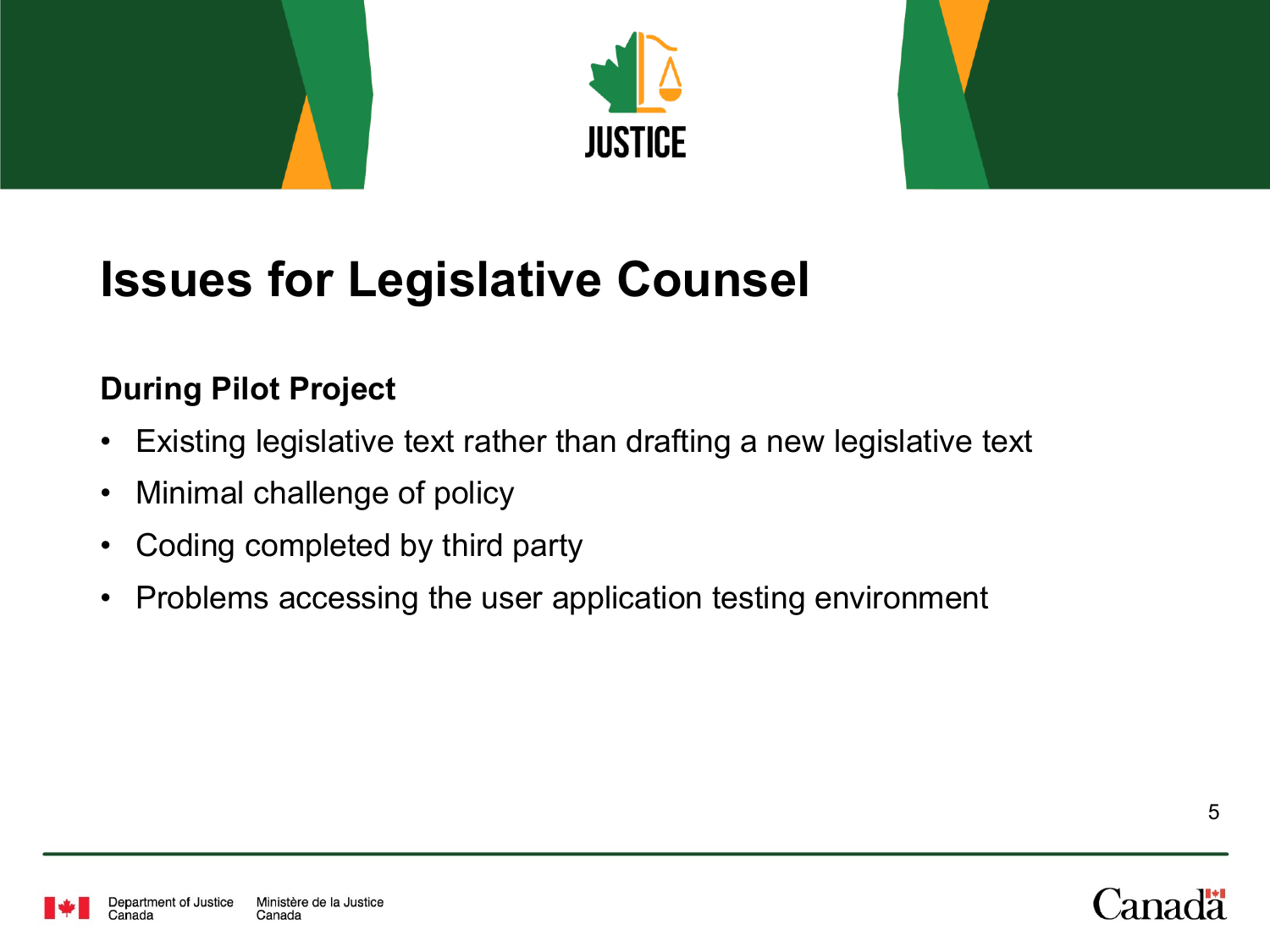



## **Issues for Legislative Counsel (cont'd)**

#### **During Future Projects**

- Impact of coding on policy development and drafting
- Who will Code
- When would encoded version be available to the public
- What tool will be used



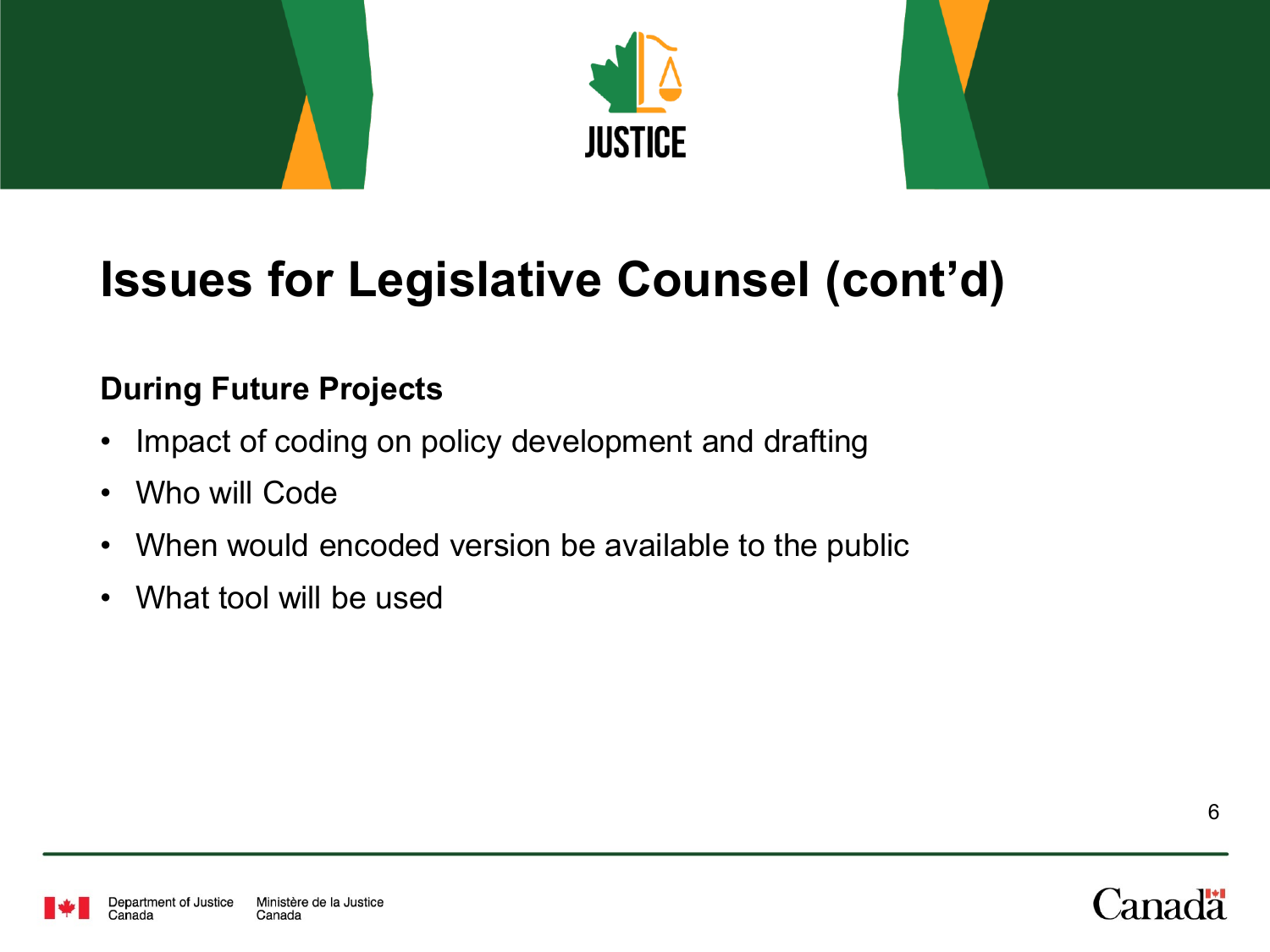



### **Issues for Legislative Counsel (cont'd)**

#### **During Future Projects (cont'd)**

- Status of the Code
	- Is conferring legal status to codified rules an option? Legitimate expectations – who is liable when coding goes wrong? Will Canada produce trilingual laws (co-drafting in code)?
- Other considerations
	- Incorporation by reference
	- Cabinet confidentiality
	- Parliamentary scrutiny and privilege



7